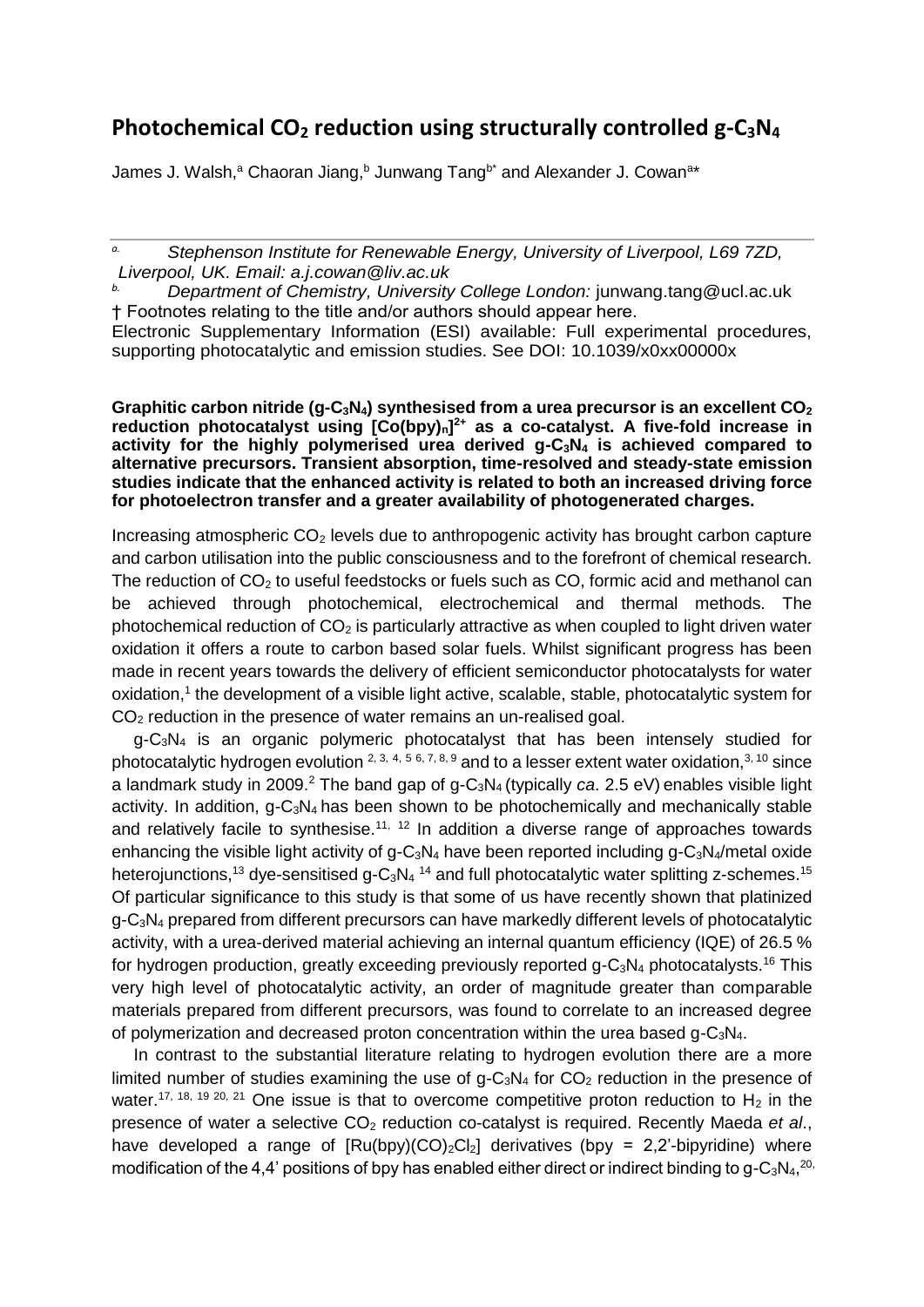<sup>21</sup> giving rise to a material that reduced  $CO<sub>2</sub>$  to formate with an apparent quantum yield (AQY) of 5.7% at 400 nm.<sup>22</sup> Alternative approaches have explored the use of scalable co-catalysts on g-C<sub>3</sub>N<sub>4</sub> including  $[Co(bpy)<sub>n</sub>]<sup>2+</sup>$ .<sup>17, 18, <sup>19</sup> In these studies the co-catalyst, which is assembled</sup> *in-situ*, has been shown to be effective for CO production with an AQY of 0.25% at 420 nm and excellent selectivity.<sup>18</sup> Whilst these reports clearly demonstrate the potential application of g-C<sub>3</sub>N<sub>4</sub> for  $CO_2$  reduction, to date there have been relatively few systematic studies on exploring the nature of the  $q$ -C<sub>3</sub>N<sub>4</sub> used with each co-catalyst. Herein we examine a range of carbon nitrides, including the previously reported highly active urea derived g-C<sub>3</sub>N<sub>4,</sub><sup>16</sup> for CO<sub>2</sub> reduction. The simple *in-situ* prepared  $[Co(bpy)<sub>n</sub>]<sup>2+</sup>$  co-catalyst is chosen as it has been reported to be highly effective with a wide range of different light absorbers,<sup>19</sup> making it an ideal test platform to explore the role of different  $g-C_3N_4$  structures derived from a range of precursors. We report both an enhancement in the activity for a  $g - C_3 N_4 / [C_0 (bpy)_n]^{2+}$  mediated CO<sub>2</sub> reduction system and an improved overall understanding into the factors controlling the high levels of activity of urea derived  $g-C_3N_4$  in reductive photochemistry.

g-C3N<sup>4</sup> was prepared from three different precursors (urea, thiourea and dicyandiamide (DCDA)) in the manner previously described, see ESI for full details. <sup>16</sup> Previous reports on the g-C<sub>3</sub>N<sub>4</sub>/[Co(bpy)<sub>n</sub>]<sup>2+</sup> system have demonstrated successful CO<sub>2</sub> reduction in a solvent mixture of  $CH_3CN/H_2O$  with triethanolamine (TEOA) also being added as a sacrificial electron donor<sup>17,</sup>  $18, 19$  and the same solvent system is also employed here (CH<sub>3</sub>CN:H<sub>2</sub>O:TEOA, 3:1:1, 5 ml total). In the presence of urea derived g-C<sub>3</sub>N<sub>4</sub> (2.5 mg), CoCl<sub>2</sub> (50  $\mu$ mol dm<sup>-3</sup>), bpy (5 mmol dm<sup>-3</sup>) under an atmosphere of  $CO<sub>2</sub>$  we observe photocatalytic CO production with minimal H<sub>2</sub> evolution (CO: $H_2$ , 3.3:1), see Table 1. In the absence of any one of these components  $CO_2$ reduction does not occur (Table S1). A brief optimization of the concentrations of the catalyst components is presented in the ESI (Figs. S1, S2); however we highlight that the focus of this study is the optimization and mechanistic study of the  $g-C_3N_4$  absorber. The lack of CO production in the absence of  $CO<sub>2</sub>$  is in-line with past isotope labelling studies which definitively confirmed  $CO<sub>2</sub>$  to be the carbon source for CO.<sup>18</sup> The lack of  $CO<sub>2</sub>$  reduction in the absence of the bipyridine ligand is also in agreement with past electrochemical and photochemical studies of this co-catalyst, which has previously supported an assignment of the active catalyst precursor to a molecular species, proposed to be  $[Co(bpy)<sub>n</sub>]^{2+}.23, 24$ 

| $g - C_3 N_4$<br>precur<br>sor | <b>SSA</b><br>$(m2.g-)$<br>$1$ <sup>a</sup> | Ban<br>d<br>gap<br>(eV) | CO<br>rate<br>µmol.<br>$g^1 \cdot h^{-1}$<br>$\overline{I}$ TON <sup>b</sup> | H <sub>2</sub><br>rate<br>µmol.<br>$g^1.h^-$<br><b>'/TON</b><br>h | <b>Selecti</b><br>vity<br>(CO:H <sub>2</sub> ) |
|--------------------------------|---------------------------------------------|-------------------------|------------------------------------------------------------------------------|-------------------------------------------------------------------|------------------------------------------------|
| Urea                           | 43.8                                        | 2.9                     | 460/9.<br>2                                                                  | 138/2.<br>8                                                       | 3.3:1                                          |
| <b>Thiour</b><br>ea            | 18.5                                        | 2.5                     | 22/0.4                                                                       | 86/1.7                                                            | 0.25:1                                         |
| <b>DCDA</b>                    | 12.8                                        | 2.6                     | 92/1.8                                                                       | 94/1.9                                                            | $\sim$ 1:1                                     |

*Table 1: Photocatalytic activity for CO<sup>2</sup> reduction of the different g-C3N<sup>4</sup> materials. Experiments carried out using 300 – 795 nm KG1 filter (Fig. S3), 40 mW.cm<sup>2</sup>illumination, 0.5 mg g-C3N<sup>4</sup> per ml in CH3CN/TEOA/H2O (3:1:1), t = 2 h. a: Specific surface area, see reference 16; <sup>b</sup> : TON per*  $Co^{2+}$  *at t = 2 hours.*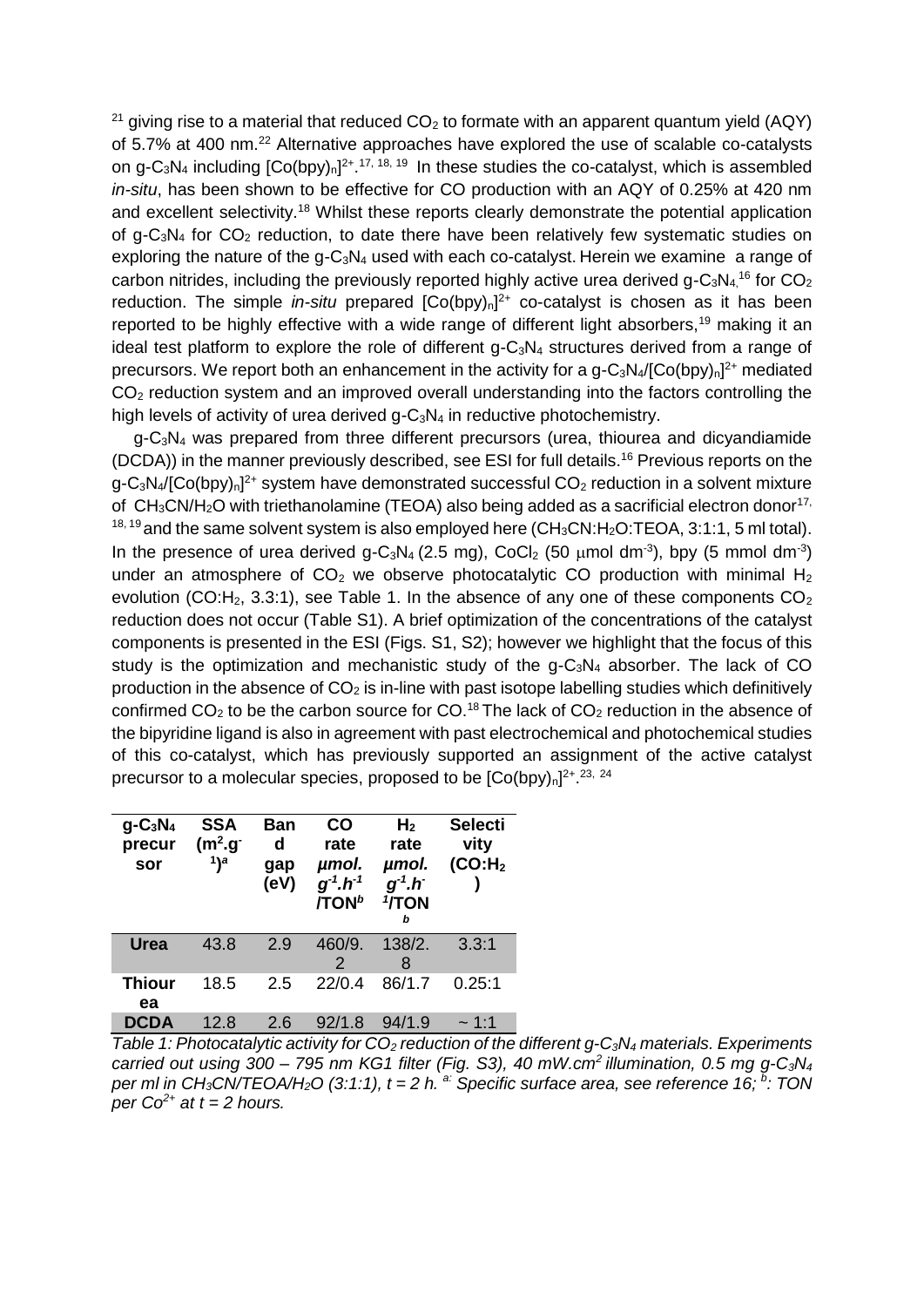Under Xe lamp illumination (300 -795 nm) a turnover number (TON) per  $Co<sup>2+</sup>$  of greater than 9 was achieved after 2 hours for CO production using urea derived g-C<sub>3</sub>N<sub>4</sub>, Table 1. At prolonged periods it was found that the rate of  $CO<sub>2</sub>$  production began to decrease. To explore the factors limiting the TON experiments using a 400 nm LED were carried out, Fig. 1 (a). The use of a blue LED with a small spectral distribution allows for excitation of the  $q$ -C<sub>3</sub>N<sub>4</sub> whilst avoiding the potential photochemical degradation of the reduced  $[Co(bpy)<sub>n</sub>]$ <sup>+</sup> ( $\lambda_{max}$  ~ 600 nm).<sup>24</sup> After 6 hours of illumination at 400 nm the CO yield plateaued with a TON corresponding to *ca.* 10.6. Flushing the flask with fresh  $CO<sub>2</sub>$  leads to a recovery of activity and the system was able to achieve a TON > 18 before the experiment was terminated. This recovery in activity may indicate that a build-up of CO inhibits catalysis, either through CO interacting with the g-C3N4, or more likely through inhibition of the co-catalyst. It is noted that CO inhibition has been previously reported during  $CO<sub>2</sub>$  photoreduction with other  $Co<sup>2+</sup>$  catalysts.<sup>25</sup>

*Fig. 1: Photocatalytic CO<sup>2</sup> reduction under (a)* 



mW.cm<sup>2</sup>). (b) AQY for CO production measured at wavelengths shown (red) and overlaid *UV/Vis spectrum of the reaction suspension. All experiments are using g-C3N4 (urea, 2.5 mg) and CoCl<sup>2</sup> (50 mol dm-3 ), bpy (5 mmol dm-3 ) in 5 ml CH3CN:H2O:TEOA, 3:1:1 purged with CO2.*

Previous hydrogen evolution studies have found that the photocatalytic activity of a platinized urea derived  $g - C_3N_4$  is significantly greater than other precursor materials.<sup>16</sup> Similarly the highest efficiency material for  $CO_2$  reduction using  $[Co(bpy)_n]^2$ <sup>+</sup> as co-catalyst is g-C<sub>3</sub>N<sub>4</sub> (urea), with relative catalytic efficiencies following the trend urea > DCDA > thiourea. The CO yield from g-C<sub>3</sub>N<sub>4</sub> (urea) was 5x higher than that from DCDA-derived g-C<sub>3</sub>N<sub>4</sub>, and 23x higher than that from thiourea-derived g-C<sub>3</sub>N<sub>4</sub>, Table 1. The CO/H<sub>2</sub> selectivity was also 3.3x or 13.3x higher, respectively. Interestingly the relative enhancements in activity for  $CO<sub>2</sub>$  reduction reported here are similar to those reported for  $H_2$  production using g-C<sub>3</sub>N<sub>4</sub>/Pt, where g-C<sub>3</sub>N<sub>4</sub> (urea) produces H<sub>2</sub> at a rate of 8x relative to g-C<sub>3</sub>N<sub>4</sub> (DCDA) and 13.5x relative to g-C<sub>3</sub>N<sub>4</sub> (thiourea).<sup>16</sup> In order to benchmark the activity of the urea derived system for  $CO<sub>2</sub>$  reduction we have recorded the AQY, also known as the photonic efficiency,  $26$  at a range of wavelengths (Fig. 1 (b)). The AQY response of g-C<sub>3</sub>N<sub>4</sub> (urea) and  $[Co(bpy)<sub>n</sub>]<sup>2+</sup>$  matches well to the recorded UV/Vis spectrum of g-C<sub>3</sub>N<sub>4</sub>. Direct comparison of efficiencies between this study and others by AQY is complicated as the AQY does not take into account the number of photons absorbed, only those incident on the sample (see ESI for the calculations). However it is apparent that the activity of the urea g-C<sub>3</sub>N<sub>4</sub> is at the same level of greater than current state-of-the-art g-C<sub>3</sub>N<sub>4</sub>  $(melamine)/CoO_x/[Co(bpy)<sub>n</sub>]<sup>2+</sup>$  systems for  $CO<sub>2</sub>$  reduction which utilised a ten-fold more concentrated solution of  $q - C_3N_4$  to achieve a maximum AQY of 0.25 % at 420 nm and noted only a small increase in activity at 400 nm.<sup>18</sup> In contrast here we reach a maximum AQY of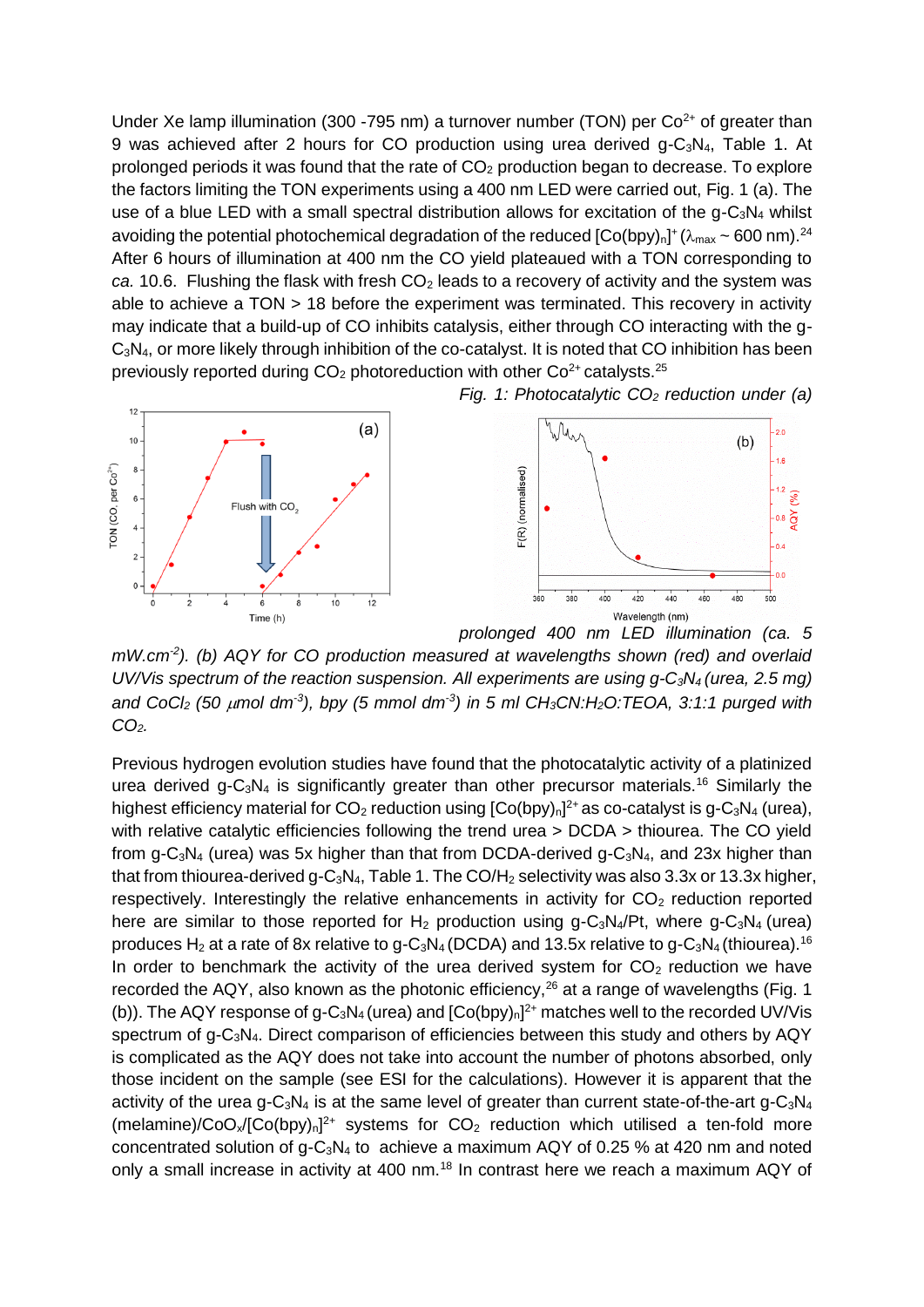1.6 % at 400 nm and at 420 nm, a wavelength where incomplete light harvesting occurs in our reactor (Fig. 1 (b)), an AQY 0.25 % is also achieved. The maximum AQY of 1.6 % is indeed comparable to other state of the art  $CO<sub>2</sub>$  reduction photocatalysts.<sup>20, 27, 28</sup>



*Fig. 2: Normalised emission of urea (red), DCDA (black) and thiourea (blue) derived g-C3N<sup>4</sup> (0.1 mg ml-1 in 1:1 CH3CN/H2O) in the absence of a quencher (solid lines) and relative quenching in the presence of [Co(bpy)n] 2+ (dashed lines). Inset shows the Stern-Volmer plots for g-C3N<sup>4</sup> in CH3CN/H2O with a [Co(bpy)n] 2+ quencher.*

It is striking that the relative trends for the activity of urea, DCDA and thiourea derived  $q$ -C<sub>3</sub>N<sub>4</sub> are the same for both  $CO<sub>2</sub>$  reduction and  $H<sub>2</sub>$  evolution.<sup>16</sup> This change in activity cannot be attributed to improved light harvesting of the urea derived material as it displays a wider band gap than both the DCDA and thiourea samples (Table 1, Fig. S4). The photocatalytic  $CO<sub>2</sub>$ activity also does not scale linearly with the relative BET surface areas of the materials, Table 1. It has been previously noted that the activity for the different materials for hydrogen evolution correlates with the degree of material hydrogenation (i.e.: the ratio of surface  $sp^2$ nitrogen sites (C-N-C) to  $sp^3$  sites (H-N-[C]<sub>3</sub> and C-NH<sub>x</sub>)).<sup>16</sup> DFT calculations indicated that two possible enhancement routes were occurring in materials with high sp<sup>2</sup>:sp<sup>3</sup> ratios. Firstly the observed wider band gap of urea derived  $q$ -C<sub>3</sub>N<sub>4</sub> leads to a raising of the conduction band edge (Fig. S4), which will increase the driving force for electron transfer to any co-catalyst. Secondly a greater level of exciton delocalization was proposed to occur in  $q-C_3N_4$  (urea), minimizing fast exciton recombination and increasing the yield of separated charges which are required for photocatalysis to occur.<sup>16</sup> Here we have explored the potential role of both effects in the photocatalytic  $CO_2$  reduction system. Photoluminescence (PL) occurs in g- $C_3N_4$  after bandgap excitation due to electron-hole recombination, displaying maxima ranging from 440 – 460 nm. In the presence of an electron acceptor it is known that this emission can be quenched by electron transfer to  $[Co(bpy)<sub>n</sub>]<sup>2+</sup>$ .<sup>18</sup> Quenching studies in the absence and presence of [Co(bpy)<sub>n</sub>]<sup>2+</sup> were performed (Fig. 2). A Stern-Volmer (SV) plot shows a good linear response for concentrations of co-catalyst up to 10  $\mu$ mol dm<sup>-3</sup>. Notably the slopes of the SV plots yielded K<sub>SV</sub> constants (see Table S2) with values following the sequence urea > DCDA > thiourea, which mirrors the sequence of photocatalytic activity (transient emission studies indicate a similar lifetime for the emissive states in all three materials, Fig. S5), and the driving force for electron transfer calculated by DFT and TD-DFT previously.<sup>16</sup> We also note that for thiourea and DCDA derived g-C<sub>3</sub>N<sub>4</sub> no additional quenching occurs at  $[Co(bpy)<sub>n</sub>]<sup>2+</sup>$ concentrations above 10  $\mu$ mol dm<sup>-3</sup>. The lack of linearity at higher quenching concentrations may indicate a population of inaccessible emissive states.<sup>29</sup> In DCDA and thiourea derived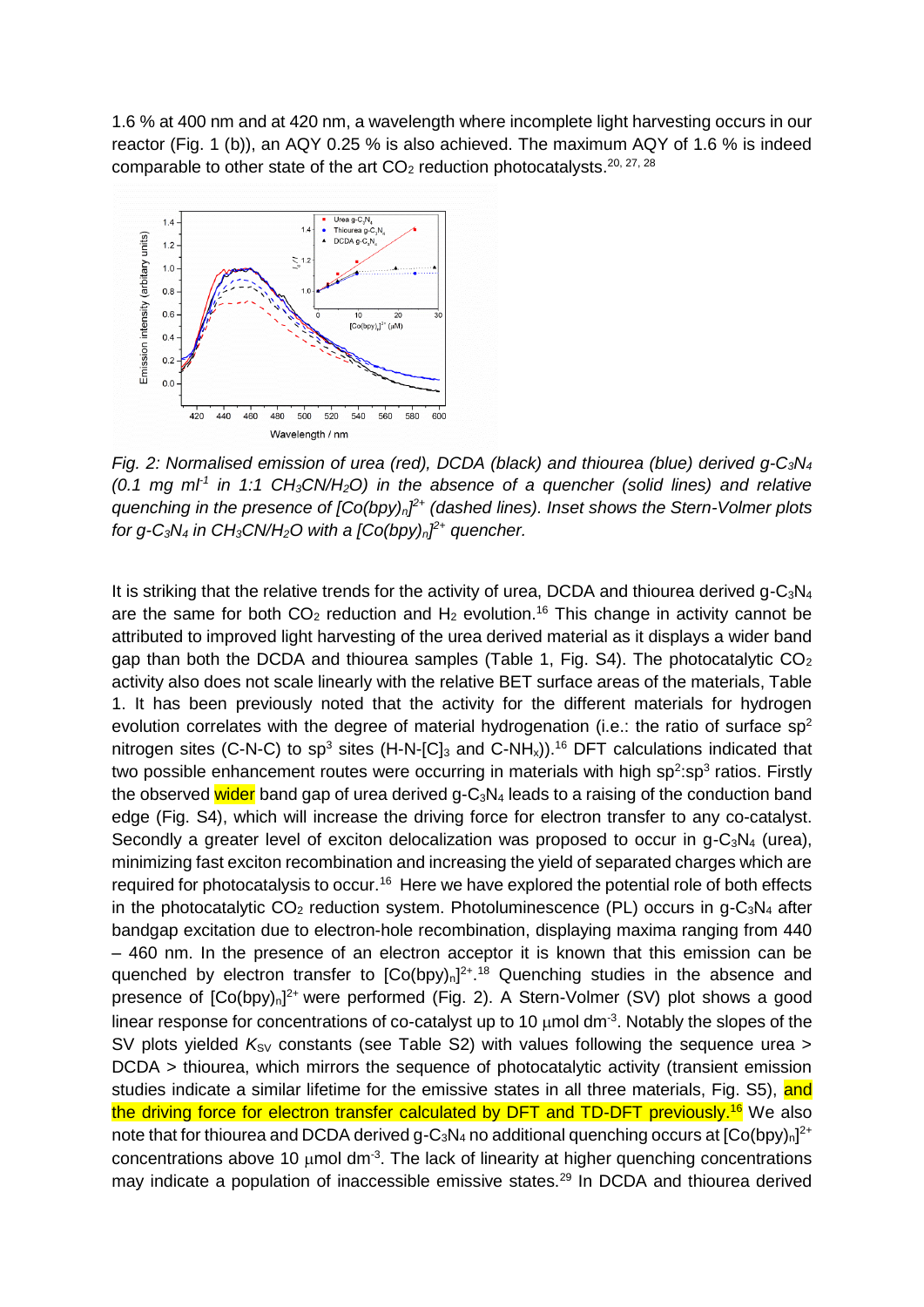materials it is proposed that a significant population of photogenerated charges are trapped at sites inaccessible to the solution, hence making them photochemically less active. In contrast the urea derived g-C3N<sup>4</sup> displays reasonable linearity at quencher concentrations up to 24  $\mu$ mol dm<sup>-3</sup>, it is apparent therefore that both the increased driving force for electron transfer from the conduction band of urea derived g-C<sub>3</sub>N<sub>4</sub> to the  $[Co(bpy)<sub>n</sub>]<sup>2+</sup>$  catalyst and the greater accessibility to the  $q$ -C<sub>3</sub>N<sub>4</sub> surface are important factors behind the enhanced photocatalytic



activity of this material.

*Fig. 3: DR-TA kinetic traces recorded at 850 nm for the g-C3N<sup>4</sup> sample indicated under an*  Argon atmosphere, following UV (355 nm, 91  $\mu$ J.cm<sup>-2</sup>) excitation.

Transient absorption (TA) spectroscopy is a powerful tool to probe the change in concentration of charge carriers (photogenerated electrons and holes) with time<sup>30</sup> and here we also examine the diffuse reflectance TA kinetics of the  $q$ -C<sub>3</sub>N<sub>4</sub> samples. Recently it has been highlighted that long-lived photogenerated charges can persist in  $q$ -C<sub>3</sub>N<sub>4</sub> into the milliseconds timescales and it has been proposed that these are important in controlling photocatalytic efficiency.<sup>22, 31</sup> Following UV (355 nm, 6 ns pulse, 91  $\mu$ J.cm<sup>-2</sup>) excitation we observe a broad long-lived feature in the visible/NIR region that persists for significantly longer timescales (signals remain at > 10 ms after excitation at 850 nm) than the strong emission that is observed between 400 – 600 nm (lifetime *ca.* 8 ns, Fig. S5). Again a clear trend between the different  $q-C_3N_4$  samples is noted with the urea derived sample having a far lower yield of long-lived TA features when compared to the DCDA and thiourea samples. DR-TA data spanning the visible-NIR region are also presented in Fig. S6, which show peaks centred around 500 and 850 nm. In recent studies similar  $g - C_3N_4$  TA features in the visible region have been assigned to trapped electrons or potentially electron-hole pairs and the same assignment is proposed here.<sup>22, 32, 33</sup> The decay kinetics of the TA features at 850 nm are found to be well fitted by a power law model (%abs  $\propto t^{-\beta}$ ,  $\beta = 0.42 \pm 0.05$ ) for all three g-C3N<sup>4</sup> samples studied which is likely to indicate that charge recombination is occurring *via* a trap-detrap mechanism, Fig. 3.<sup>34</sup> The weaker long-lived TA signals in our most active photocatalyst is perhaps surprising as it is often suggested that the ability to generate higher yields of long-lived charges is a characteristic of the most active semiconductor photocatalysts.<sup>35</sup> Indeed in a recent study on photoelectrochemical water splitting using a protonated g- $C_3N_4$  embedded in Nafion such a trend was noted; however it is important to highlight in this case water oxidation was studied and the protonated sample actually had a lower sp<sup>2</sup> N/sp<sup>3</sup> ratio than the untreated g-C<sub>3</sub>N<sub>4</sub>.<sup>31</sup> In contrast a recent TA study of g-C<sub>3</sub>N<sub>4</sub> by Kuriki et al.<sup>22</sup> reported the presence of deeply trapped inactive charges in the visible region. Therefore, in light of the (i) observed trap-mediated recombination kinetics (ii) the inverse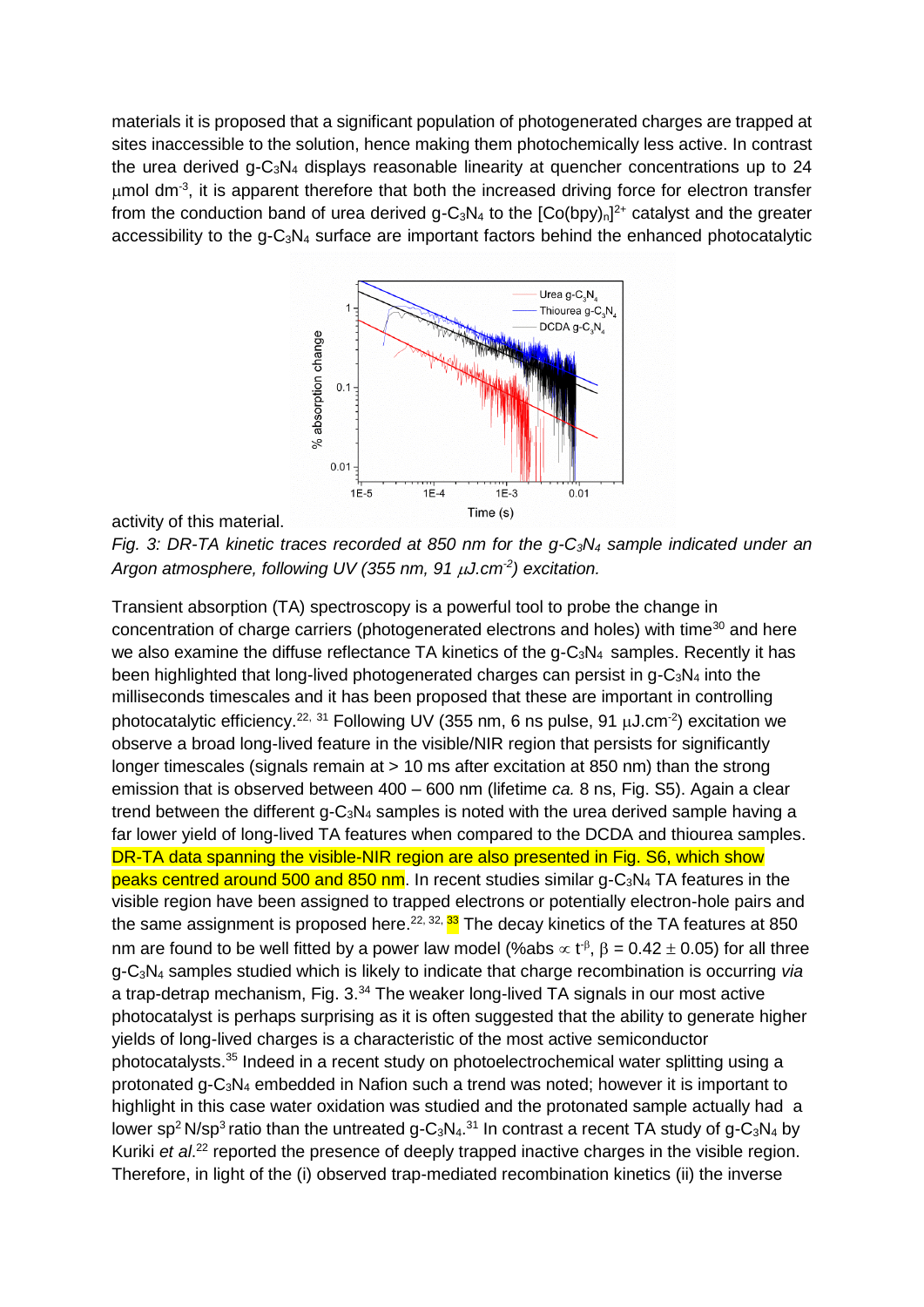correlation between photocatalytic activity and long-lived charge TA signal and (iii) the previous observation in the emission quenching study of inaccessible sites on DCDA/thiourea  $q$ -C<sub>3</sub>N<sub>4</sub> we propose that the transient absorption observed here at 850 nm also correlates to deep lying, kinetically less reactive, photogenerated charges. The DCDA and thiourea samples appear to have a higher density of deep lying less photochemically active trap states than the urea derived material which is leading to decreased photocatalytic activity for both  $CO<sub>2</sub>$  reduction and hydrogen evolution

## **Conclusions**

We have tested a family of  $g-C_3N_4$  polymers, previously shown to be excellent photocatalysts for H<sub>2</sub> production<sup>16</sup> for CO<sub>2</sub> reduction using  $[Co(bpy)<sub>n</sub>]^{2+}$  as co-catalyst. This has led to us achieving a five-fold increase in the CO evolution rate. Given that urea derived g-C<sub>3</sub>N<sub>4</sub> with a high sp<sup>2</sup> N: sp<sup>3</sup> ratio appears to be generally extremely active for photochemical reductions it is important that the factors controlling activity are resolved. Our TA and emission studies show that an increased driving force for charge transfer to a co-catalyst (in this case  $[Co(bpy)<sub>n</sub>]<sup>2+</sup>$ ) or to a sacrificial electron donor is a significant factor. Perhaps surprisingly we also find that the high activity of the urea derived materials correlates with a lower yield of long-lived deeply trapped photogenerated charges, highlighting the importance of defect and other potential charge trap sites in controlling the photochemistry of  $q$ -C<sub>3</sub>N<sub>4</sub>.

## **Notes and references**

JJW and AJC acknowledge the EPSRC (EP/K006851/1) for a funding and a fellowship respectively and for equipment funding (EP/K031511/1). Thanks to Prof. Dave J. Adams and Prof. Dmitry Shchukin (UoL) for providing access to the fluorimeter and FTIR spectrometer, respectively. Thanks to Mr. Mark Forster (UoL) for his help with DR-TA experiments

Reference

- 1. S. J. a. Moniz, S. a. Shevlin, D. J. Martin, Z.-X. Guo and J. Tang, *Energy Environ. Sci.*, 2015, **00**, 1–29.
- 2 X. Wang, K. Maeda, A. Thomas, K. Takanabe, G. Xin, J. M. Carlsson, K. Domen and M. Antonietti, *Nat. Mater.*, 2009, **8**, 76–80.
- 3 J. Liu, Y. Liu, N. Liu, Y. Han, X. Zhang, H. Huang, Y. Lifshitz, S. Lee, J. Zhong and Z. Kang, 2015, **0006709**, 1–6.
- 4 J. Hong, S. Yin, Y. Pan, J. Han, T. Zhou and R. Xu, *Nanoscale*, 2014, **6**, 14984–90.
- 5 L. Shi, L. Liang, F. Wang, M. Liu, K. Chen, K. Sun, N. Zhang and J. Sun, *ACS Sustain. Chem. Eng.*, 2015, **3**, 3412–3419.
- 6 S. Min and G. Lu, *J. Phys. Chem. C*, 2012, **116**, 19644–19652.
- 7 X. Zhang, L. Yu, C. Zhuang, T. Peng, R. Li and X. Li, *ACS Catal.*, 2014, **4**, 162–170.
- 8 Y. Shiraishi, Y. Kofuji, S. Kanazawa, H. Sakamoto, S. Ichikawa, S. Tanaka and T. Hirai, *Chem. Commun.*, 2014, **50**, 15255–15258.
- 9 C. A. Caputo, M. A. Gross, V. W. Lau, C. Cavazza, B. V Lotsch and E. Reisner, 2014.
- 10 X. Wang, G. Zhang, S. Zang, Z. Lan, C. Huang and G. Li, *J. Mater. Chem. A*, 2015, **3**, 17946– 17950.
- 11 G. Dong, Y. Zhang, Q. Pan and J. Qiu, *J. Photochem. Photobiol. C Photochem. Rev.*, 2014, **20**, 33–50.
- 12 A. Thomas, A. Fischer, F. Goettmann, M. Antonietti, J.-O Müller, R. Schlögl and J. M. Carlsson, *J. Mater. Chem.*, 2008, **18**, 4893.
- 13 S. W. Hu, L. W. Yang, Y. Tian, X. L. Wei, J. W. Ding, J. X. Zhong and P. K. Chu, *Appl. Catal. B Environ.*, 2015, **163**, 611–622.
- 14 K. Takanabe, K. Kamata, X. Wang, M. Antonietti, J. Kubota and K. Domen, *Phys. Chem. Chem. Phys.*, 2010, **12**, 13020–13025.
- 15 D. J. Martin, P. J. T. Reardon, S. J. a Moniz and J. Tang, *J. Am. Chem. Soc.*, 2014, 2–5.